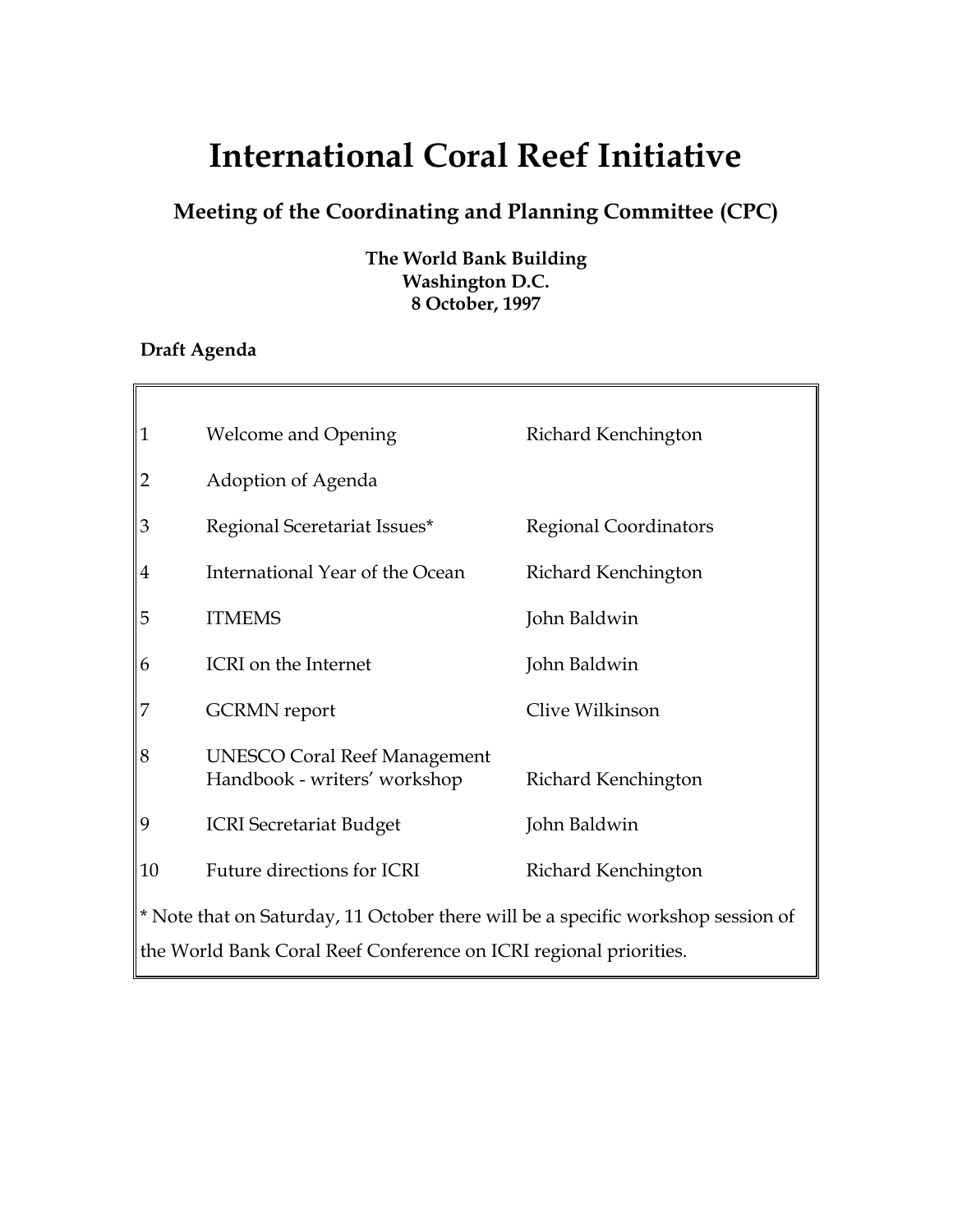## **International Coral Reef Initiative Coordinating and Planning Committee (CPC) Meeting October 8, 1997 - Washington DC, U.S.A.**

#### **Present:**

| Richard Kenchington        | <b>ICRI Global Coordinator</b>        |
|----------------------------|---------------------------------------|
| John Baldwin               | <b>ICRI</b> Secretariat               |
| Karen Koltes               | US Department of the Interior         |
| Clive Wilkinson            | <b>GCRMN</b> Coordinator              |
| Jonathon Temple            | British Embassy, Washington           |
| Alessandra Vanzella-Khouri | UNEP - Caribbean ICRI Coordinator     |
| Habib El-Habr              | <b>UNEP - EAS ICRI Coordinator</b>    |
| Barbara Best               | <b>USAID</b>                          |
| Abdulla Naseer             | <b>ICRI South Asia representative</b> |
| George Grice               | UNESCO/IOC                            |
| <b>Bernard Salvat</b>      | <b>GCRMN-STAC Chairman</b>            |
| Francoise Touraine-Moulin  | French Embassy, Washington            |
| Agneta Nilsson             | UNEP - WIO ICRI Coordinator           |
| Peter Thomas               | <b>U.S. State Department</b>          |
| <b>Arthur Patterson</b>    | <b>NOAA</b>                           |
| Tetsuro Uesugi             | Environment Agency of Japan           |
| John McManus               | <b>ICLARM</b>                         |
| Marea Hatziolos            | World Bank                            |
| John Ogden                 | <b>GCRMN/CARICOMP</b>                 |
| Mark Eakin                 | <b>NOAA</b>                           |

## **Apologies:**

| Joe Reti             | <b>SPREP</b> |
|----------------------|--------------|
| Lucille Apis-Overhof | <b>SPREP</b> |

#### **AGENDA**

|                | <b>Welcome and Opening</b>          | Richard Kenchington          |
|----------------|-------------------------------------|------------------------------|
|                | Adoption of Agenda                  |                              |
| 3              | Regional Sceretariat Issues*        | <b>Regional Coordinators</b> |
| $\overline{4}$ | International Year of the Ocean     | Richard Kenchington          |
| 5              | <b>ITMEMS</b>                       | John Baldwin                 |
| 6              | <b>ICRI</b> on the Internet         | John Baldwin                 |
|                | <b>GCRMN</b> report                 | Clive Wilkinson              |
| 8              | <b>UNESCO Coral Reef Management</b> |                              |
|                | Handbook - writers' workshop        | Richard Kenchington          |
|                | <b>ICRI</b> Secretariat Budget      | John Baldwin                 |
| 10             | Future directions for ICRI          | Richard Kenchington          |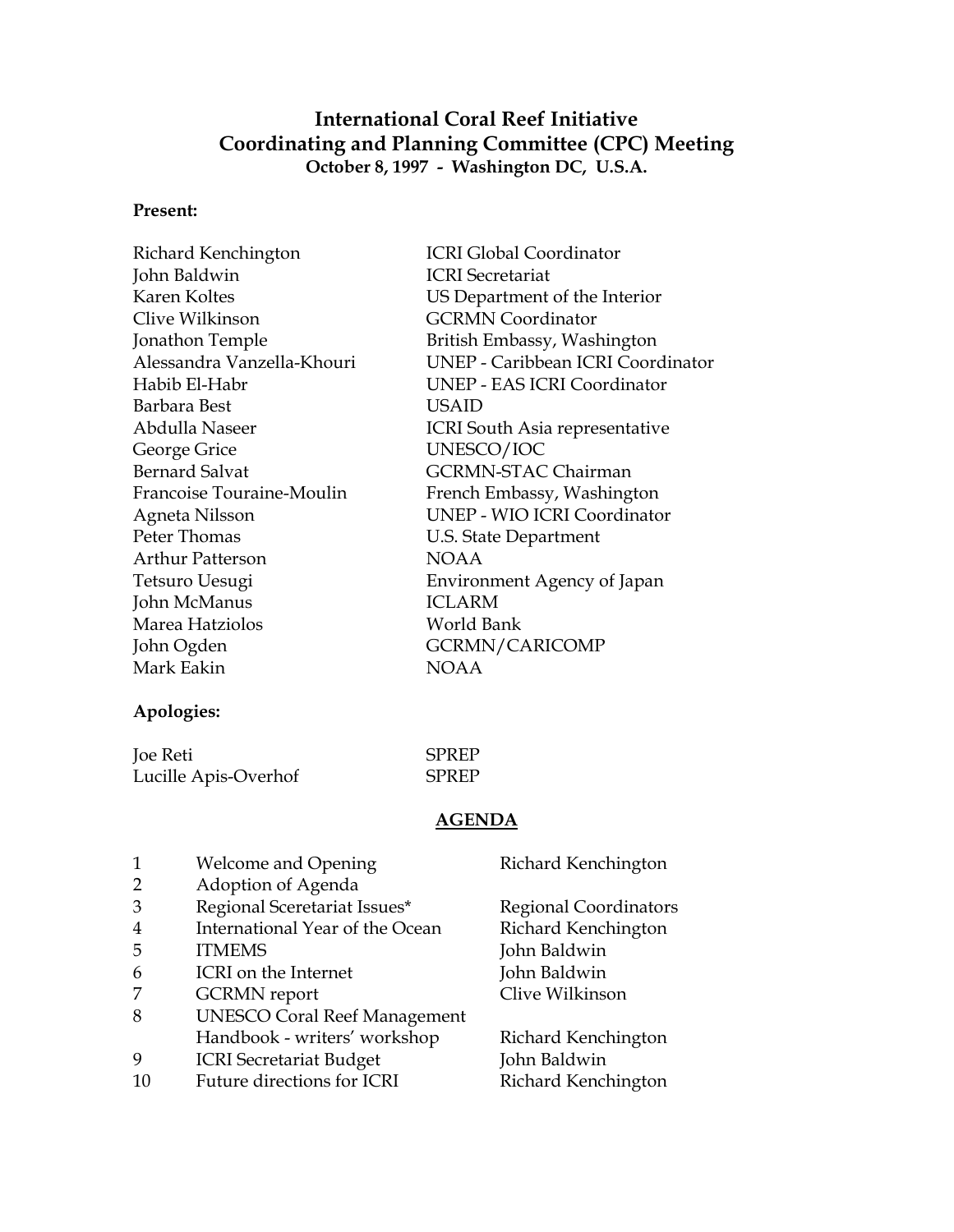#### **Items 1 & 2** Accepted

#### **Item 3 Regional Secretariat Issues**

It was agreed by the meeting that matters relating to this item could be discussed in the forum of the World Bank Coral Reef Seminar agenda item set for Saturday, October 11.

#### **Item 4 International Year of the Ocean**

Action by IOC to progress International Year of the Ocean (IYO) is now underway. IYO/IOC has a major Internet site now running. The meeting supported the discussions held at the GCRMN meeting on 7&8 October, 1997 to, informally, designate November, 1998 as the "coral reef month" in IYO with a focus on reefs leading to and including that month. Coral spawning on the Great Barrier Reef in November strengthens the ties to that month. The meeting agreed that the Secretariat prepare a "menu" of significant ICRI activities for IYO and to formally convey that to the IOC for information. CPC members will be invited to contribute to that "menu" and a copy of the final letter is to be forwarded to all CPC members.

#### **Item 5 International Tropical Marine Ecosystems Management Symposium**

It was confirmed that the International Tropical Marine Ecosystems Management Symposium (ITMEMS) will be held in Townsville, Australia from 23 to 26 November, 1998. It will represent the highlight of ICRI activities in the IYO and form the platform for the first thorough review of ICRI activities and achievements since the Dumaguete workshop in 1995.

The meeting noted the initial "flyers" that have been developed and discussed the draft Symposium agenda contained in the flyer. The meeting was generally supportive of the agenda outline, however, the following suggestions were noted by the Secretariat:

- economic aspects of coral reef protection and management should be covered;
- focus on sustainable use;
- balancing ICRI achievements with ICRI setbacks (= challenges for the future);
- the use of actual case studies as examples is important;
- reports from the regions need to reflect a common format without losing the individual themes and approaches by the regions.

The Secretariat undertook to involve the GCRMN and the regions in the planning phases of the symposium. This will need to be undertaken electronically rather than by face-to-face meetings. UNEP's leadership in helping to prepare documentation updating management status in each of the regions, in addition to facilitating participation of managers from the region, was encouraged.

ITMEMS will be used to set the ICRI agenda for the next four years.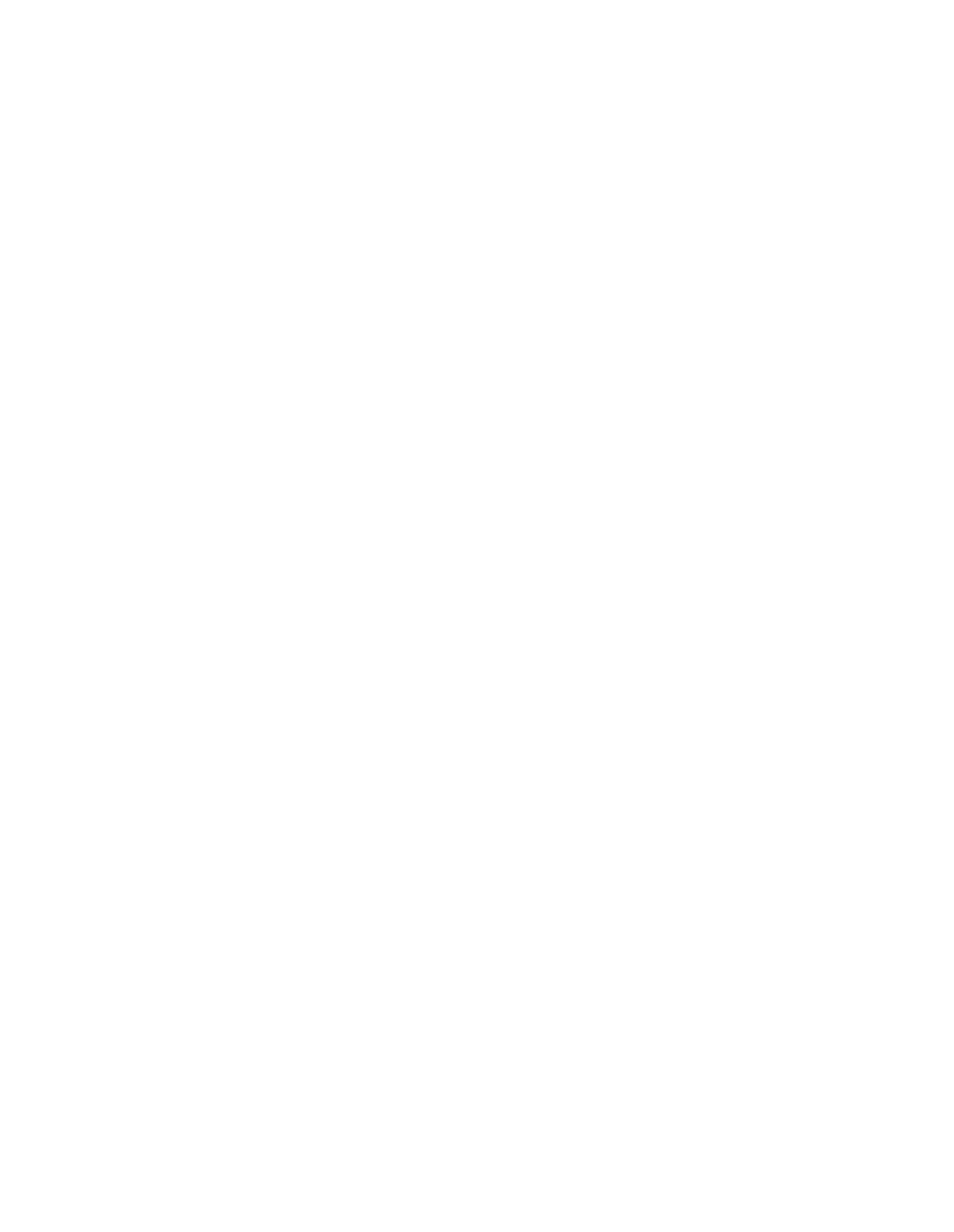#### **Item 6 ICRI on the Internet as a Communications Tool**

The Secretariat's success in expanding Web communications was praised since it represents an expanded, cost-effective means to communicate with ICRI workshop participants, many of whom have not heard from ICRI directly since their participation in the regional workshops. An outline of the proposed ICRI Secretariat Internet site was presented to the meeting. The site will focus on several areas:

- a link to the existing IUCN site, particularly the aspects of the latter dealing with regional matters and the calendar of coming events. The Secretariat will discuss with IUCN the updating of the regional site and the process for posting information on the calendar.
- information on the activities of the Secretariat including monthly updates on activities;
- information on activities of the Great Barrier Reef Marine Park Authority relevant to ICRI; and
- links to other relevant sites.

NOAA requested a specific web link under media to the NOAA/IUCN 52 story campaign web page: http://www.noaa.gov/public-affairs/coralreef/reefstories.html.

It was agreed to actively seek means to notify all ICRI workshop participants of the new web page, and of ICRI directions/priorities in the coming year. Consideration will be given to generating an ICRI update (global and regional levels) distributed both through the web page and other means as available. The Secretariat will contact other relevant sites to ensure that they are linked to this site. It is anticipated that the site will be launched on the Internet before the end of October, 1997.

#### **Item 7 Global Coral Reef Monitoring Network**

A report on activities of the GCRMN was received from Clive Wilkinson. Copies of the outcomes of the previous day's GCRMN meeting will be circulated to Regional Coordinators when they become available.

The U.S. noted its recent contribution to the UNEP Environment Fund to further UNEP's sponsorship of GCRMN, support of the ICRI secretariat, and UNEP's catalytic participation in ICRI.

The CPC noted the financial constraints of the GCRMN and encouraged the GCRMN and ICRI secretariat to coordinate requests to CPC members and others to build a stable multinational funding cycle without which the network may collapse at the end of next year.